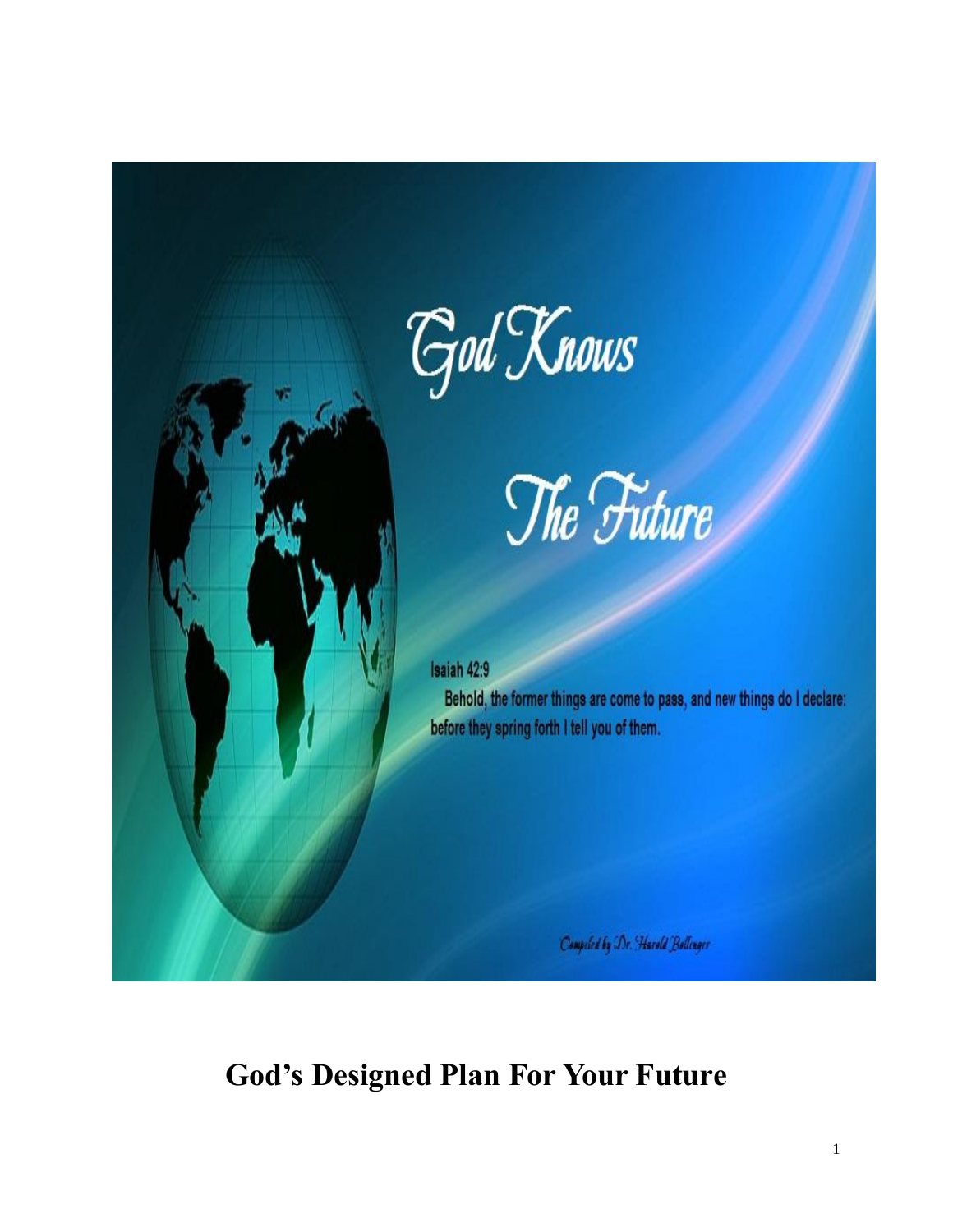# **Table of Contents**

| Forward   |                                                   |    |
|-----------|---------------------------------------------------|----|
| Chapter 1 | God has foreknowledge                             |    |
| Chapter 2 | Man is delivered by God's predelivered plan.      |    |
| Chapter 3 | We were predestined to become conformed to Christ | 9  |
| Chapter 4 | From the beginning, God know all things.          | 12 |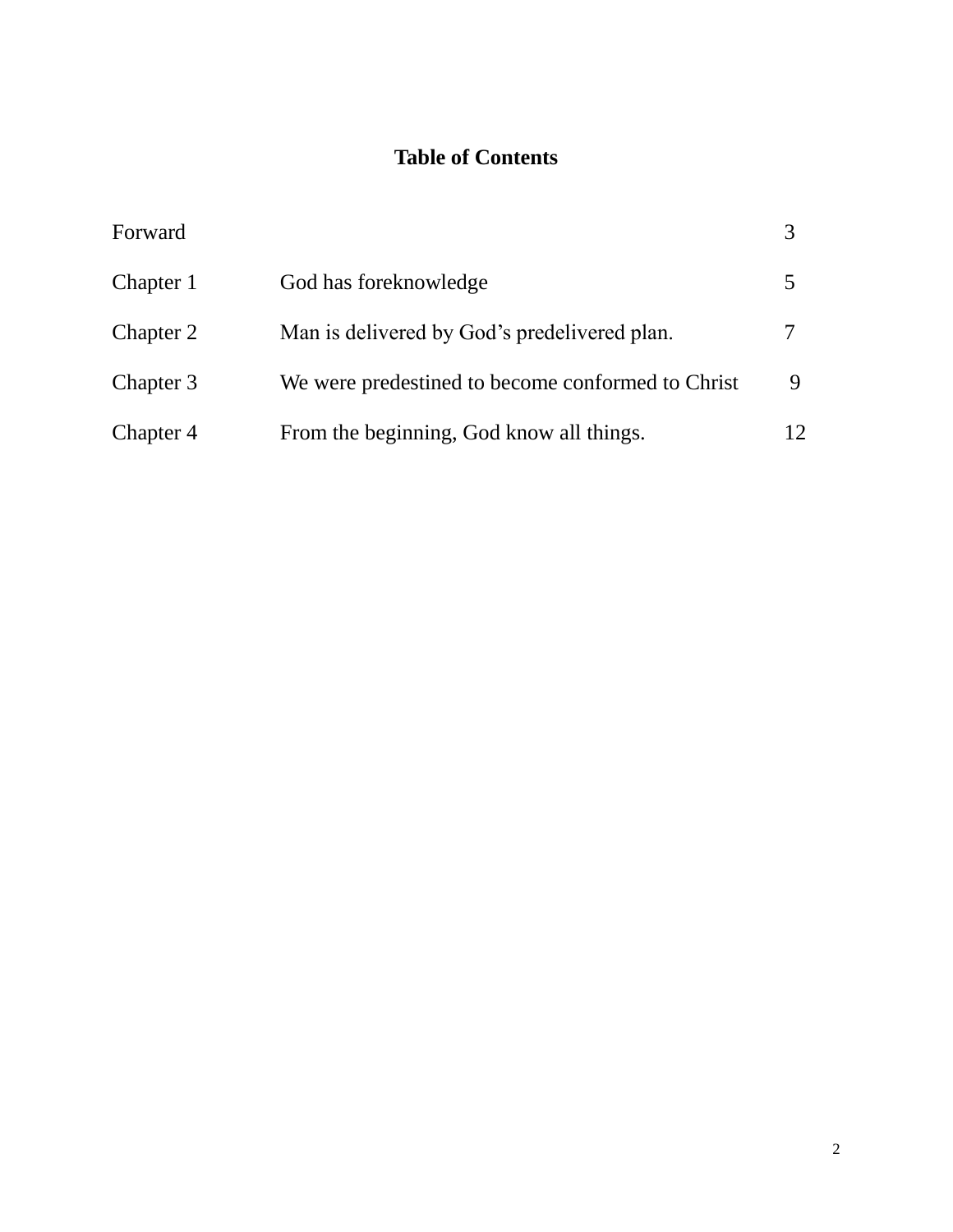#### **Forward**

#### **Introduction**

God knows the future both individually and as nations. Nothing ever occurs without Gods foreknowledge and a plan of redemption.

God is looking for men and women who will rise up and through prayer and faith in the living God change the timing and the future.

God sought for a man to stand in the gap and make up the hedge, but found none. Therefore, the nation was at that time destroyed.

#### **Ezekiel 22:29-30**

 The people of the land have used oppression, and exercised robbery, and have vexed the poor and needy: yea, they have oppressed the stranger wrongfully. And I sought for a man among them that should make up the hedge, and stand in the gap before me for the land, that I should not destroy it: but I found none.

#### **Consider yourself as one who can stand in the gap**.

#### **Psalm 106:23**

 Therefore he said that he would destroy them, had not Moses his chosen stood before him in the breach, to turn away his wrath, lest he should destroy them.

#### **Ezekiel 13:5**

 Ye have not gone up into the gaps, neither made up the hedge for the house of Israel to stand in the battle in the day of the Lord.

When we hear of wars and calamities given by people who prophecy that such things may happen in the immediate future, these things can be changed by prayer and declaration.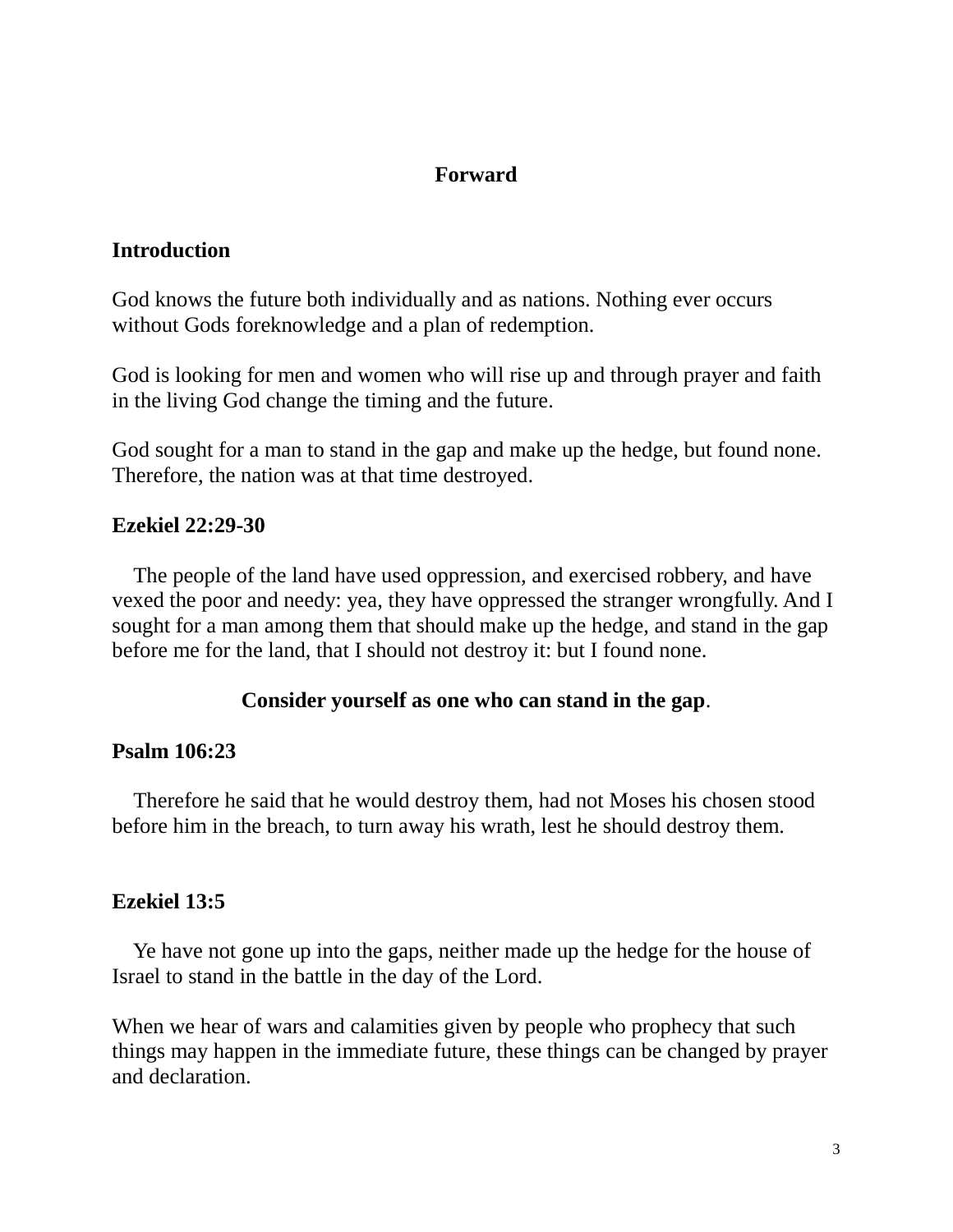These prophecies are things that will happen, if God's people allow such things to happen now.

Are you going to allow them to happen? God's plan for you to live at this time in history is not in vain.

The skies or the earth may give a sign, but you may ask God to extend his mercy.

Such payers, declarations and faith can delay or bring forward prophesied events.

For an example, the Bible states that there will be a great end time revival. We can pray and agree together that that time is now!

# **Joel 2:28-31**

 And it shall come to pass afterward, that I will pour out my spirit upon all flesh; and your sons and your daughters shall prophesy, your old men shall dream dreams, your young men shall see visions: And also upon the servants and upon the handmaids in those days will I pour out my spirit.

This same prophecy that Peter quoted on the Day of Pentecost is still in effect today.

Everything we pray or speak has a consequence.

Moses, Daniel and many other prophets stood in the gap for Israel.

Those who pray for Israel will prosper:

# **Genesis 12:2-3**

 And I will make of thee a great nation, and I will bless thee, and make thy name great; and thou shalt be a blessing: And I will bless them that bless thee, and curse him that curses thee: and in thee shall all families of the earth be blessed.

The future is in God's hands, but you hold the key as to times and happenings.

What will you allow to happen? Will you allow these scornful forecasts?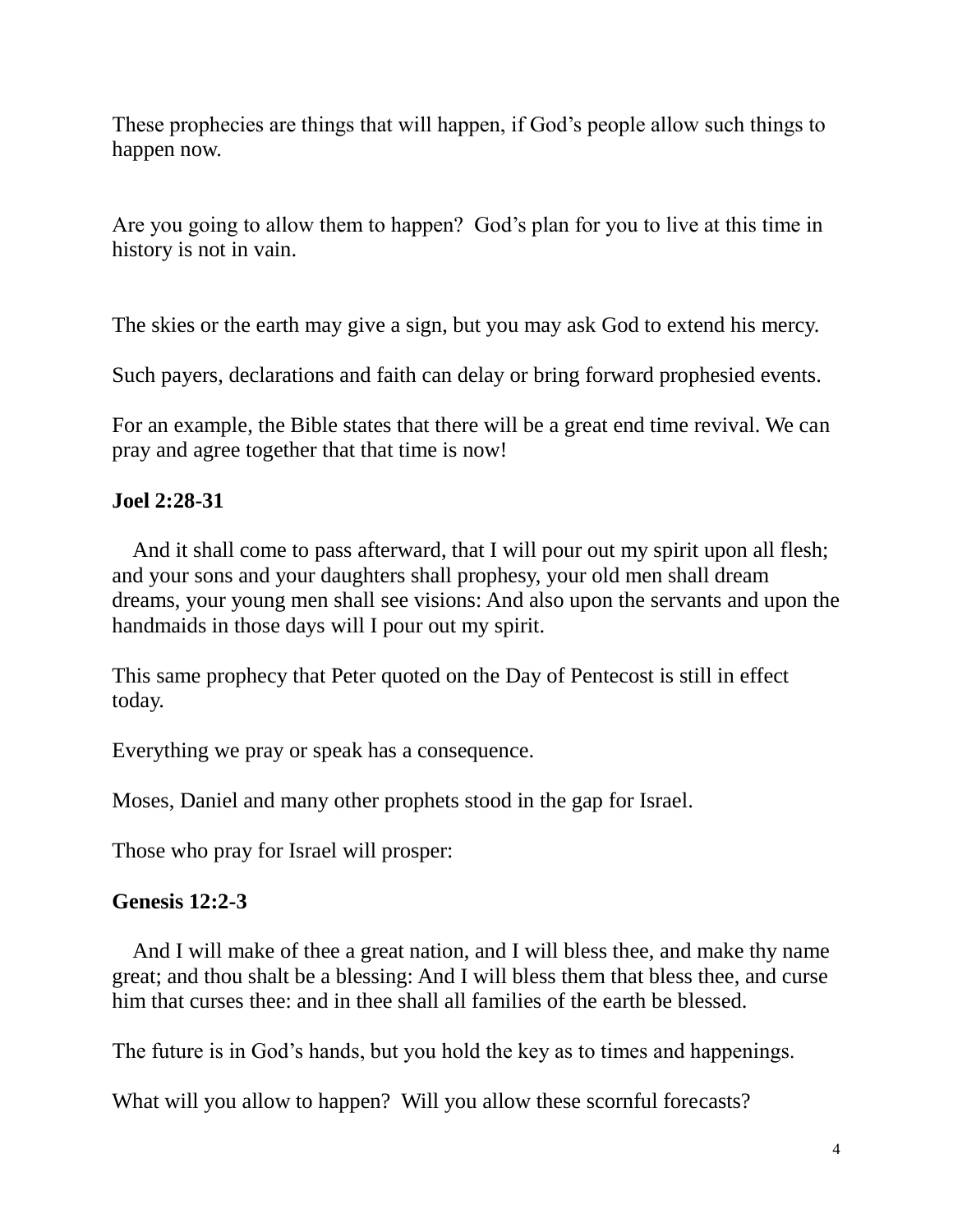# **God's Foreknowledge**

# **[Isaiah](http://bible.knowing-jesus.com/Isaiah/46/10) 46:10**

Declaring the end from the beginning, And from ancient times things which have not been done, Saying, 'My purpose will be established, And I will accomplish all my good pleasure';

Many Scripture prophecies, delivered long ago, are not yet fulfilled; but the fulfilling of some is an earnest that the rest will come to pass. Nothing can help more to make us easy, than to be assured that God will do all his pleasure. Even those who know not and mind not God's revealed will, are called and used to fulfil the counsels of his secret will. Heaven and earth shall pass away, sooner than one tittle of the word of God.

Obstinate sinners are addressed. Such were far from acceptance, but they were summoned to hearken to the word of the Lord.

# **God declares things before they come to pass.**

# **[Isaiah](http://bible.knowing-jesus.com/Isaiah/42/9) 42:9**

"Behold, the former things have come to pass, now I declare new things; before they spring forth I proclaim them to you."

The work of redemption brings back man to the obedience he owes to God as his Maker. Christ is the light of the world. And by his grace he opens the understandings Satan has blinded, and sets at liberty from the bondage of sin.

The Lord has supported his church. And now he makes new promises, which shall as certainly be fulfilled as the old ones were. When the Gentiles are brought into the church, he is glorified in them and by them.

Let us give to God those things which are his, taking heed that we do not serve the creature more than the Creator.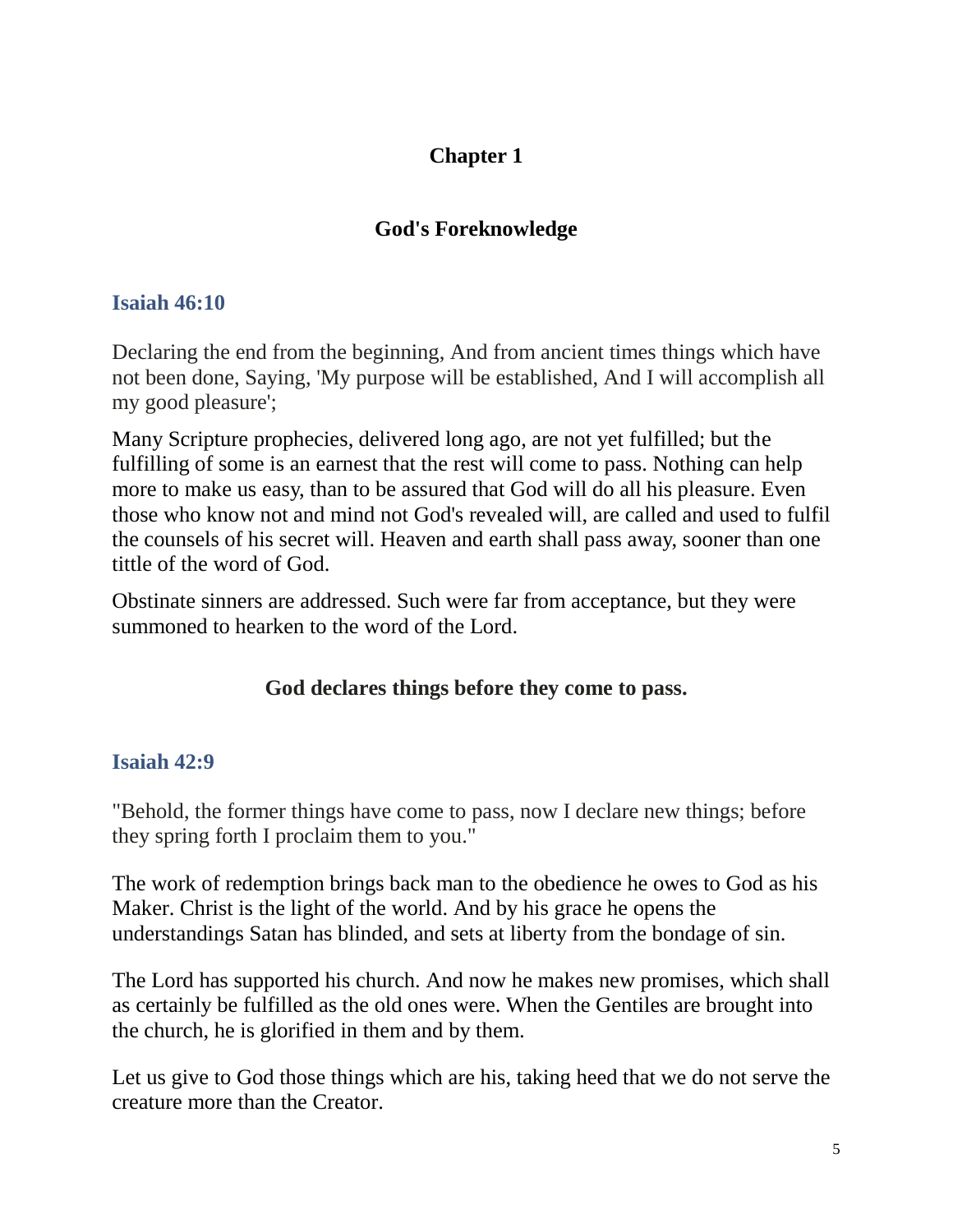### **God proclaims and declares future events.**

#### **[Isaiah](http://bible.knowing-jesus.com/Isaiah/44/7) 44:7**

'Who is like me? Let him proclaim and declare it; yes, let him recount it to me in order, from the time that I established the ancient nation. And let them declare to them the things that are coming and the events that are going to take place.

This gift of the Holy Ghost is the great blessing, the plentiful pouring out of which God kept for the latter days. Where God gives his Spirit, he will give all other blessings. Hereby shall be a great increase of the church; thus it shall be spread to distant places.

Was there any other Rock, or Protector, that could defend them? None besides could foretell these things to come, of which God by his prophets gave notice. All was set in order in the Divine predictions, as well as in the Divine purposes.

#### **God reveals mysteries.**

#### **[Daniel](http://bible.knowing-jesus.com/Daniel/2/28) 2:28**

"However, there is a God in heaven who reveals mysteries, and He has made known to King Nebuchadnezzar what will take place in the latter days this was your dream and the visions in your mind while on your bed.

Daniel takes away the king's opinion of his magicians and soothsayers. The insufficiency of creatures should drive us to the all-sufficiency of the Creator.

There is one who can do that for us, and make known that to us, which none on earth can, particularly the work of redemption, and the secret designs of God's love to us therein.

Daniel confirmed the king in his opinion, that the dream was of great consequence, relating to the affairs and changes of this lower world. Let those whom God has highly favoured and honoured, lay aside all opinion of their own wisdom and worthiness, that the Lord alone may be praised for the good they have and do.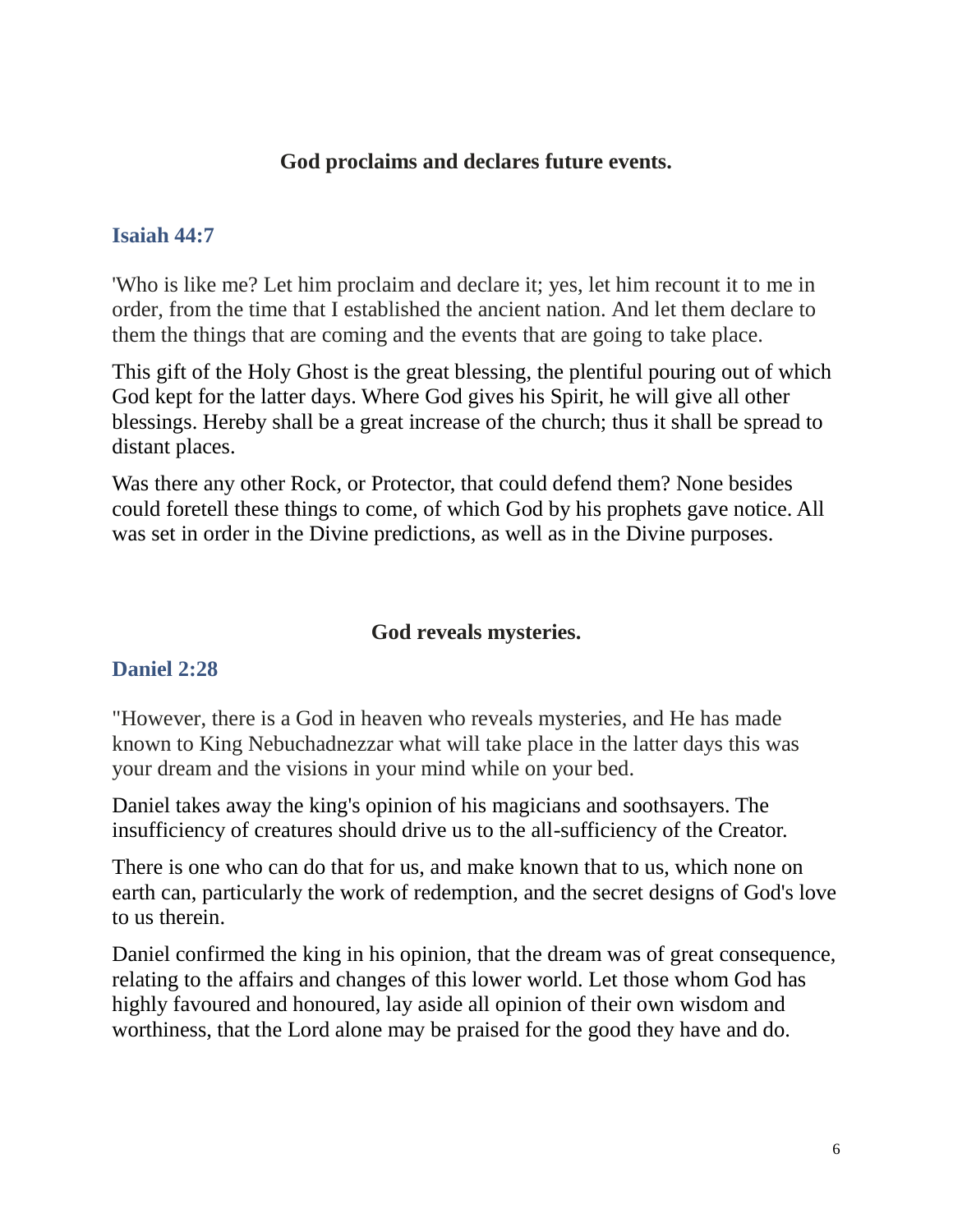# **Man delivered by God's predetermined plan.**

# **[Acts](http://bible.knowing-jesus.com/Acts/2/23) 2:23**

This Man, delivered over by the predetermined plan and foreknowledge of God, you nailed to a cross by the hands of godless men and put Him to death.

From this gift of the Holy Ghost, Peter preaches unto them Jesus: and here is the history of Christ. Here is an account of his death and sufferings, which they witnessed but a few weeks before.

His death is considered as God's act; and of wonderful grace and wisdom. Thus Divine justice must be satisfied, God and man brought together again, and Christ himself glorified, according to an eternal counsel, which could not be altered.

And as the people's act; in them it was an act of awful sin and folly. Christ's resurrection did away the reproach of his death; Peter speaks largely upon this

# **God announced beforehand by his prophets.**

# **[Acts](http://bible.knowing-jesus.com/Acts/3/18) 3:18**

"But the things which God announced beforehand by the mouth of all the prophets, that His Christ would suffer, He has thus fulfilled.

This shows that Jesus was one with the Father, and co-equal with Him; while the apostles knew that they were weak, sinful men, and dependent for everything on Jesus, whose power effected the cure. Useful men must be very humble. Not unto us, O Lord, not unto us, but to thy name, give glory. Every crown must be cast at the feet of Christ. The apostle showed the Jews the greatness of their crime, but would not anger or drive them to despair. Assuredly, those who reject, refuse, or deny Christ, do it through ignorance; but this can in no case be an excuse.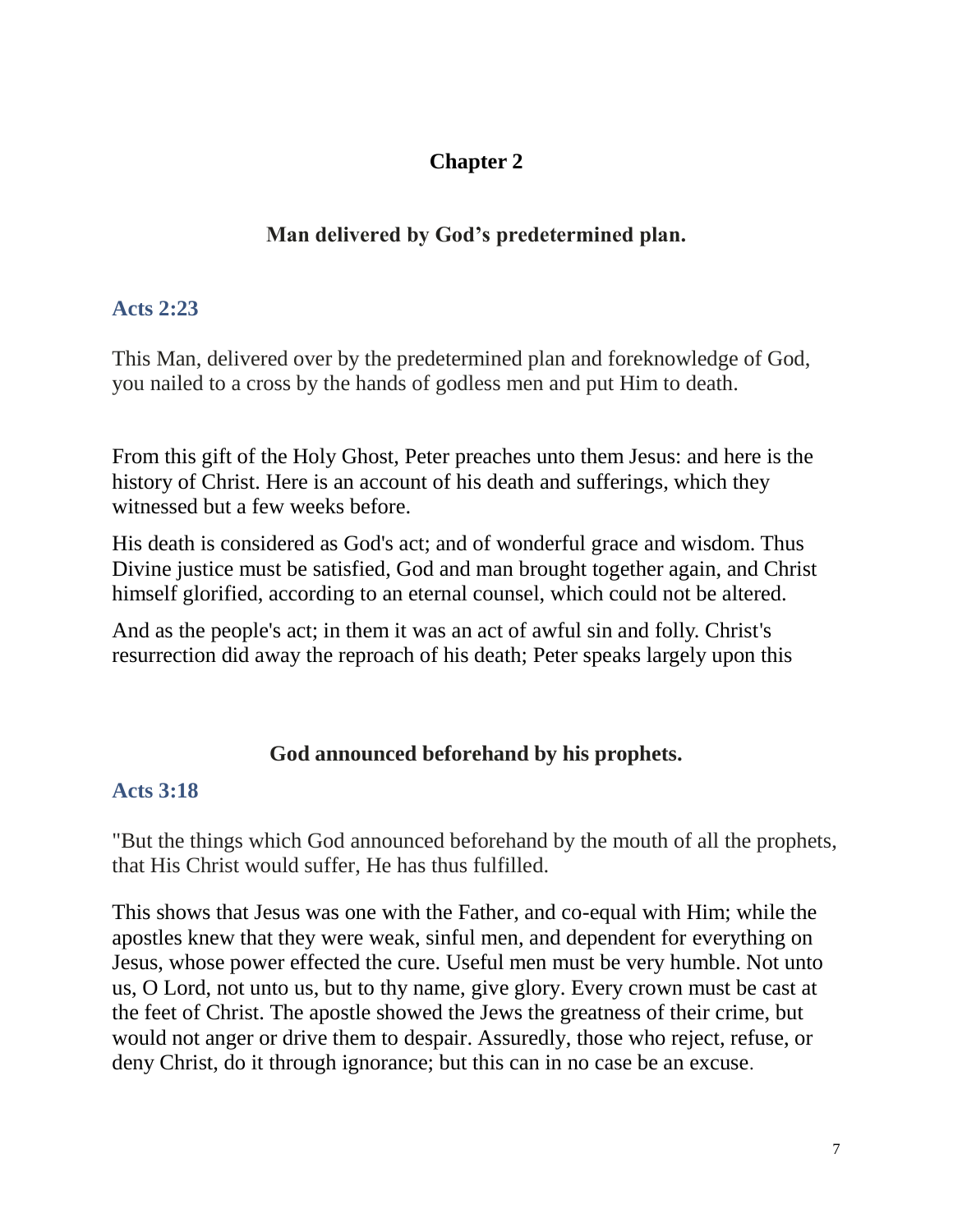### **Your purpose to follow God through Christ was predestined.**

#### **Acts [4:27-28](http://bible.knowing-jesus.com/Acts/4/27)**

"For truly in this city there were gathered together against Your holy servant Jesus, whom You anointed, both Herod and Pontius Pilate, along with the Gentiles and the peoples of Israel, to do whatever Your hand and Your purpose predestined to occur.

Jesus was anointed to be a Saviour, therefore it was determined he should be a sacrifice, to make atonement for sin.

But sin is not the less evil for God's bringing good out of it. In threatening times, our care should not be so much that troubles may be prevented, as that we may go on with cheerfulness and courage in our work and duty. They do not pray, Lord let us go away from our work, now that it is become dangerous, but, Lord, give us thy grace to go on stedfastly in our work, and not to fear the face of man.

Those who desire Divine aid and encouragement, may depend upon having them, and they ought to go forth, and go on, in the strength of the Lord God. God gave a sign of acceptance of their prayers.

The place was shaken, that their faith might be established and unshaken. God gave them greater degrees of his Spirit; and they were all filled with the Holy Ghost, more than ever; by which they were not only encouraged, but enabled to speak the word of God with boldness.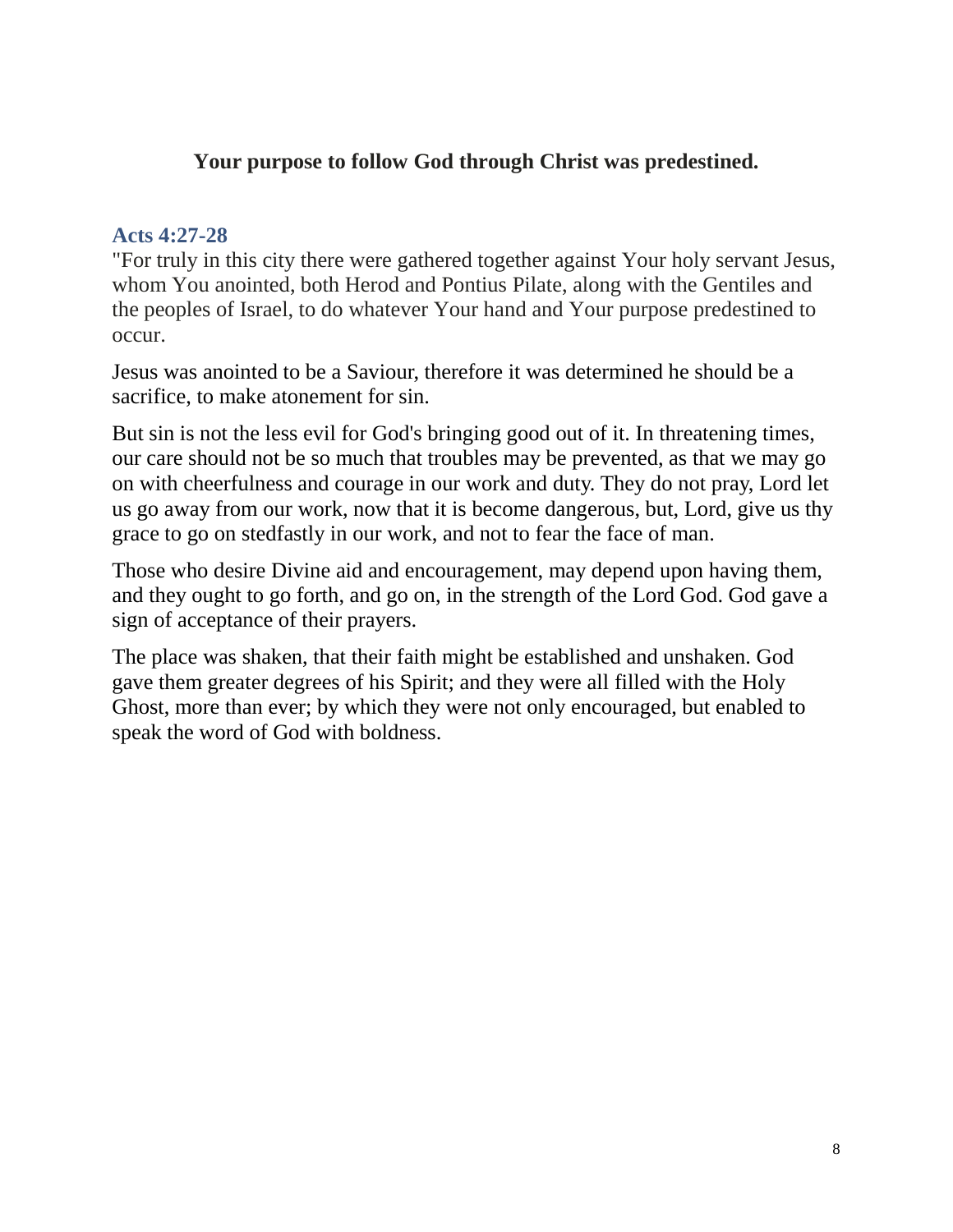# **We were predestined to become conformed to Christ.**

#### **[Romans](http://bible.knowing-jesus.com/Romans/8/29) 8:29**

For those whom He foreknew, He also predestined to become conformed to the image of His Son, so that He would be the firstborn among many brethren;

That is good for the saints which does their souls good.

Every providence tends to the spiritual good of those that love God; in breaking them off from sin, bringing them nearer to God, weaning them from the world, and fitting them for heaven.

When the saints act out of character, corrections will be employed to bring them back again. And here is the order of the causes of our salvation, a golden chain, one which cannot be broken.

Whom he did foreknow, he also did predestinate to be conformed to the image of his Son. All that God designed for glory and happiness as the end, he decreed to grace and holiness as the way.

The whole human race deserved destruction; but for reasons not perfectly known to us, God determined to recover some by regeneration and the power of his grace. He predestinated, or before decreed, that they should be conformed to the image of his Son. In this life they are in part renewed, and walk in his steps.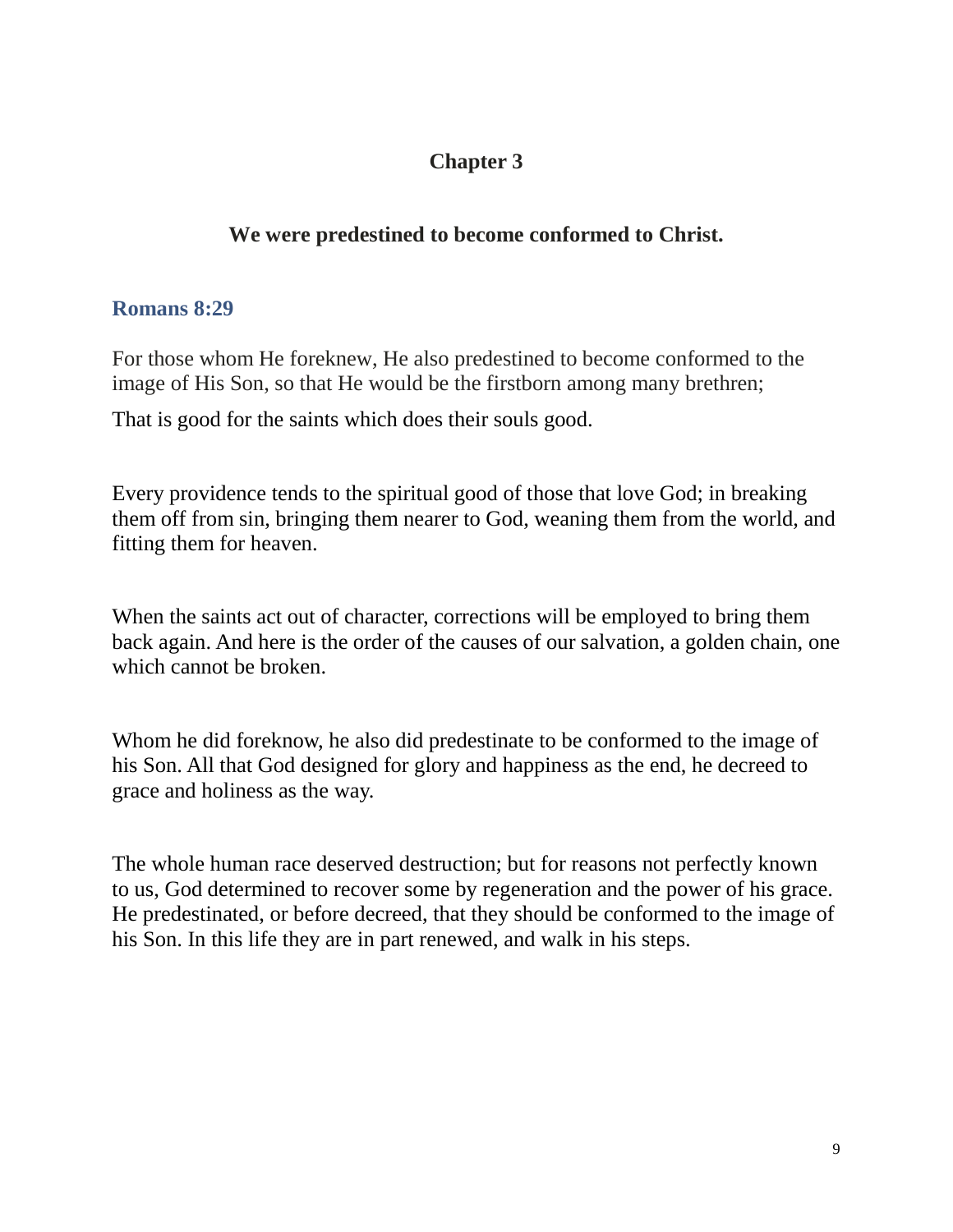### **God knew you even before you were born.**

# **[Jeremiah](http://bible.knowing-jesus.com/Jeremiah/1/5) 1:5**

"Before I formed you in the womb I knew you, and before you were born I consecrated you; I have appointed you a prophet to the nations."

Jeremiah's early call to the work and office of a prophet is stated. He was to be a prophet, not to the Jews only, but to the neighboring nations.

He is still a prophet to the whole world, and it would be well if they would attend to these warnings. The Lord who formed us, knows for what particular services and purposes he intended us.

But unless he sanctify us by his new-creating Spirit, we shall neither be fit for his holy service on earth, nor his holy happiness in heaven. It becomes us to have low thoughts of ourselves. Those who are young, should consider that they are so, and not venture beyond their powers.

But though a sense of our own weakness and insufficiency should make us go humbly about our work, it should not make us draw back when God calls us.

Those who have messages to deliver from God, must not fear the face of man.

The Lord, by a sign, gave Jeremiah such a gift as was necessary. God's message should be delivered in his own words.

Whatever wordly wise men or politicians may think, the safety of kingdoms is decided according to the purpose and word of God.

# **God has not rejected his people whom he foreknew**

# **[Romans](http://bible.knowing-jesus.com/Romans/11/2) 11:2**

God has not rejected His people whom He foreknew or do you not know what the Scripture says in the passage about Elijah, how he pleads with God against Israel?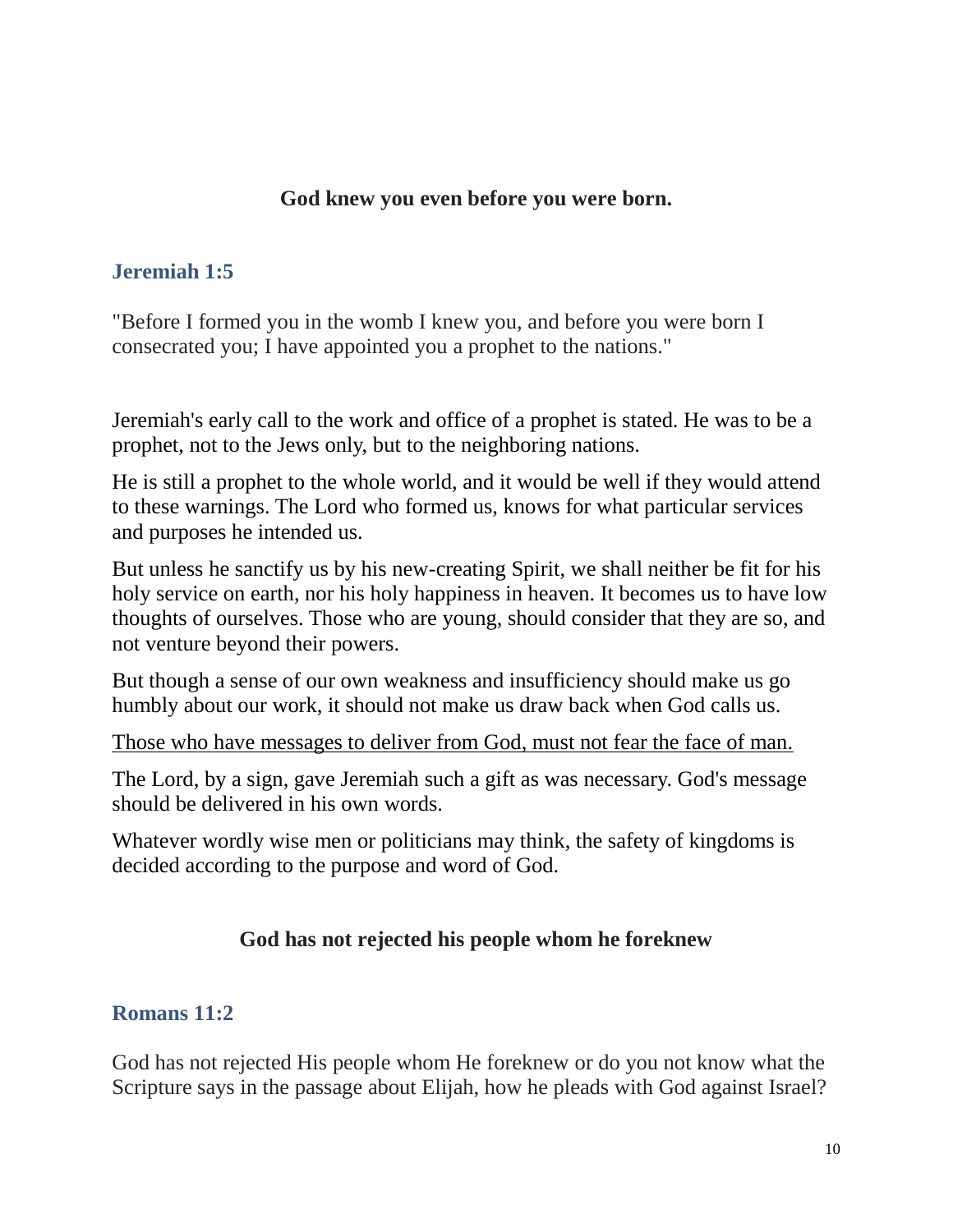There was a chosen remnant of believing Jews, who had righteousness and life by faith in Jesus Christ.

These were kept according to the election of grace. If then this election was of grace, it could not be of works, either performed or foreseen. Every truly good disposition in a fallen creature must be the effect, therefore it cannot be the cause, of the grace of God bestowed on him.

Salvation from the first to the last must be either of grace or of debt. These things are so directly contrary to each other that they cannot be blended together. God glorifies his grace by changing the hearts and tempers of the rebellious.

# **According to God's foreknowledge, his grace and peace is yours.**

# **1 [Peter](http://bible.knowing-jesus.com/1-Peter/1/2) 1:2**

According to the foreknowledge of God the Father, by the sanctifying work of the Spirit, to obey Jesus Christ and be sprinkled with His blood: May grace and peace be yours in the fullest measure.

This epistle is addressed to believers in general, who are strangers in every city or country where they live, and are scattered through the nations.

These are to ascribe their salvation to the electing love of the Father, the redemption of the Son, and the sanctification of the Holy Ghost; and so to give glory to one God in three Persons, into whose name they had been baptized.

Hope, in the world's phrase, refers only to an uncertain good, for all worldly hopes are tottering, built upon sand, and the worldling's hopes of heaven are blind and groundless conjectures. But the hope of the sons of the living God is a living hope; not only as to its object, but as to its effect also. It enlivens and comforts in all distresses, enables to meet and get over all difficulties.

Mercy is the spring of all this; yea, great mercy and manifold mercy.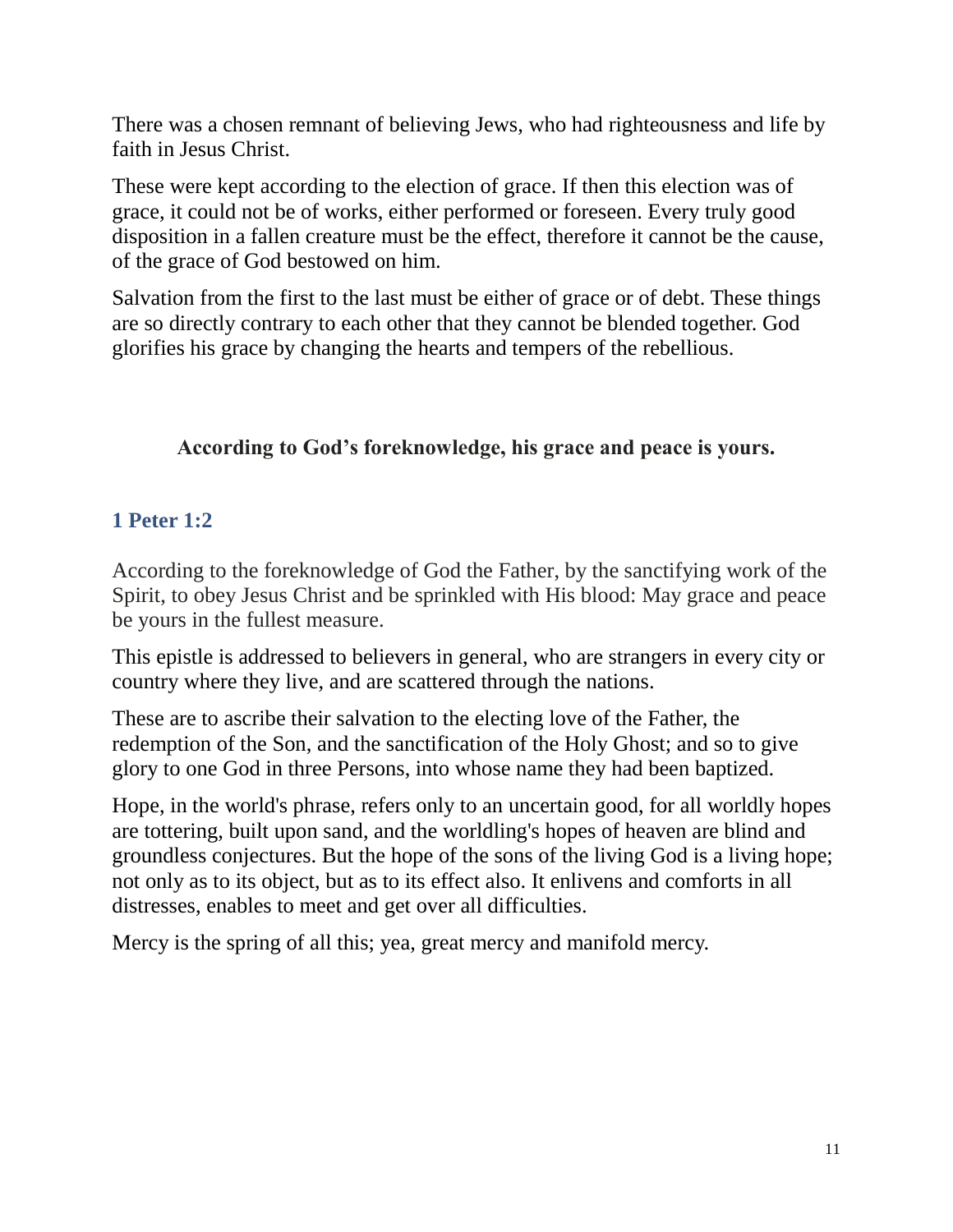# **From the beginning, God knew it all.**

### **[Psalm](http://bible.knowing-jesus.com/Psalm/139/4) 139:4**

Even before there is a word on my tongue, Behold, O LORD, You know it all.

God has perfect knowledge of us, and all our thoughts and actions are open before him. It is more profitable to meditate on Divine truths, applying them to our own cases, and with hearts lifted to God in prayer, than with a curious or disputing frame of mind.

That God knows all things, is omniscient; that he is every where, is omnipresent; are truths acknowledged by all, yet they are seldom rightly believed in by mankind. God takes strict notice of every step we take, every right step and every by step. He knows what rule we walk by, what end we walk toward, what company we walk with.

When I am withdrawn from all company, thou knowest what I have in my heart. There is not a vain word, not a good word, but thou knowest from what thought it came, and with what design it was uttered.

Wherever we are, we are under the eye and hand of God. We cannot by searching find how God searches us out; nor do we know how we are known. Such thoughts should restrain us from sin.

# **God knows the intent of the heart.**

#### **[Deuteronomy](http://bible.knowing-jesus.com/Deuteronomy/31/21) 31:21**

"Then it shall come about, when many evils and troubles have come upon them, that this song will testify before them as a witness (for it shall not be forgotten from the lips of their descendants); for I know their intent which they are developing today, before I have brought them into the land which I swore."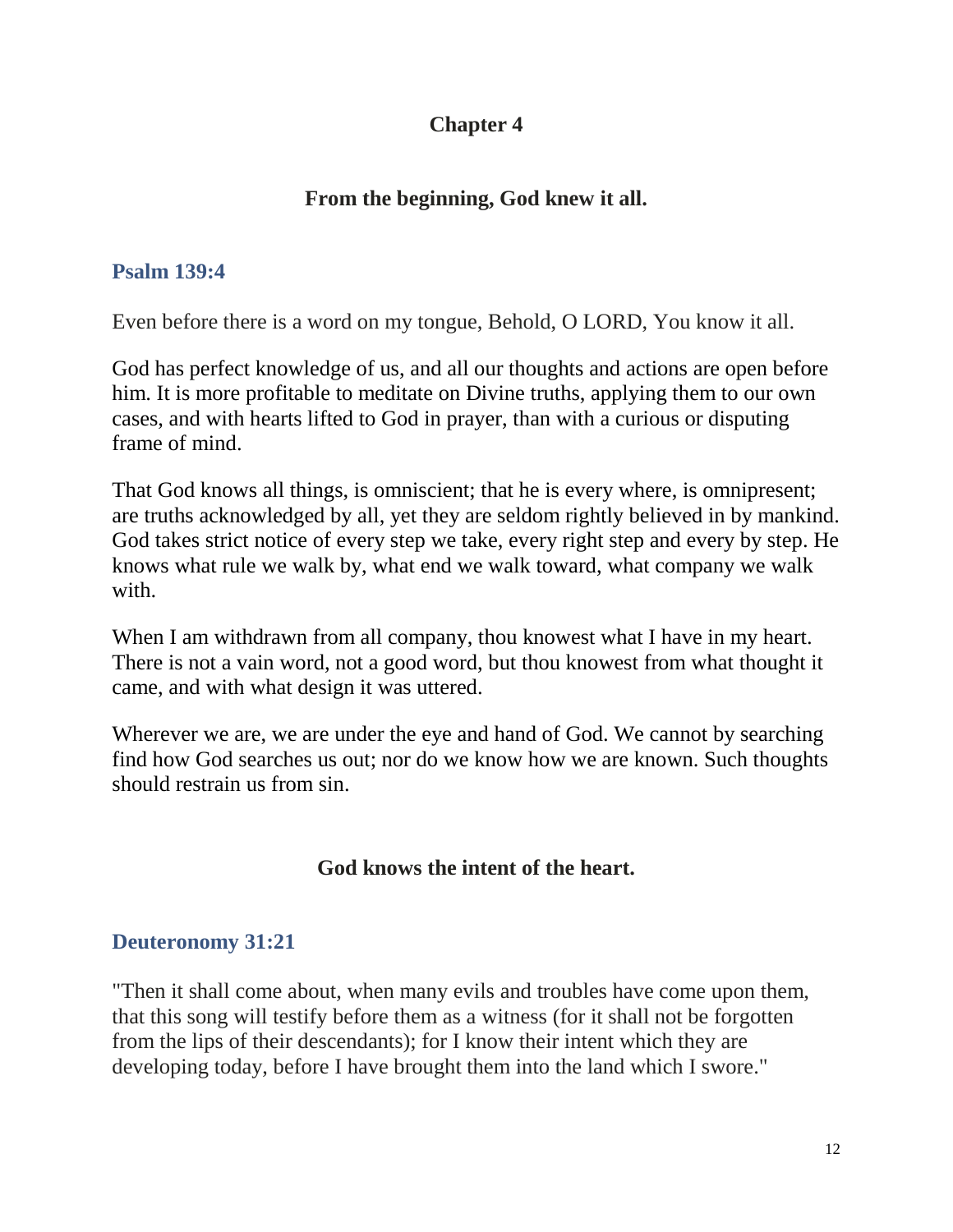Moses and Joshua attended the Divine Majesty at the door of the tabernacle. Moses is told again that he must shortly die; even those who are most ready and willing to die, need to be often reminded of its coming.

The Lord tells Moses that, after his death, the covenant he had taken so much pains to make between Israel and their God, would certainly be broken. Israel would forsake Him; then God would forsake Israel. Justly does he cast those off who so unjustly cast him off.

Moses is directed to deliver them a song, which should remain a standing testimony for God, as faithful to them in giving them warning, and against them, as persons false to themselves in not taking the warning.

The word of God is a discerner of the thoughts and intents of men's hearts, and meets them by reproofs and correction. Ministers who preach the word, know not the imaginations of men; but God, whose word it is, knows perfectly.

# **God speaks of deliverance before the battle.**

#### **1 Samuel [23:10-13](http://bible.knowing-jesus.com/1-Samuel/23/10)**

 Then said David, O Lord God of Israel, thy servant hath certainly heard that Saul seeketh to come to Keilah, to destroy the city for my sake. Will the men of Keilah deliver me up into his hand?

Will Saul come down, as thy servant hath heard? O Lord God of Israel, I beseech thee, tell thy servant. And the Lord said, He will come down. Then said David, Will the men of Keilah deliver me and my men into the hand of Saul? And the Lord said, they will deliver thee up.

Then David and his men, which were about six hundred, arose and departed out of Keilah, and went whithersoever they could go. And it was told Saul that David was escaped from Keilah; and he forbare to go forth.